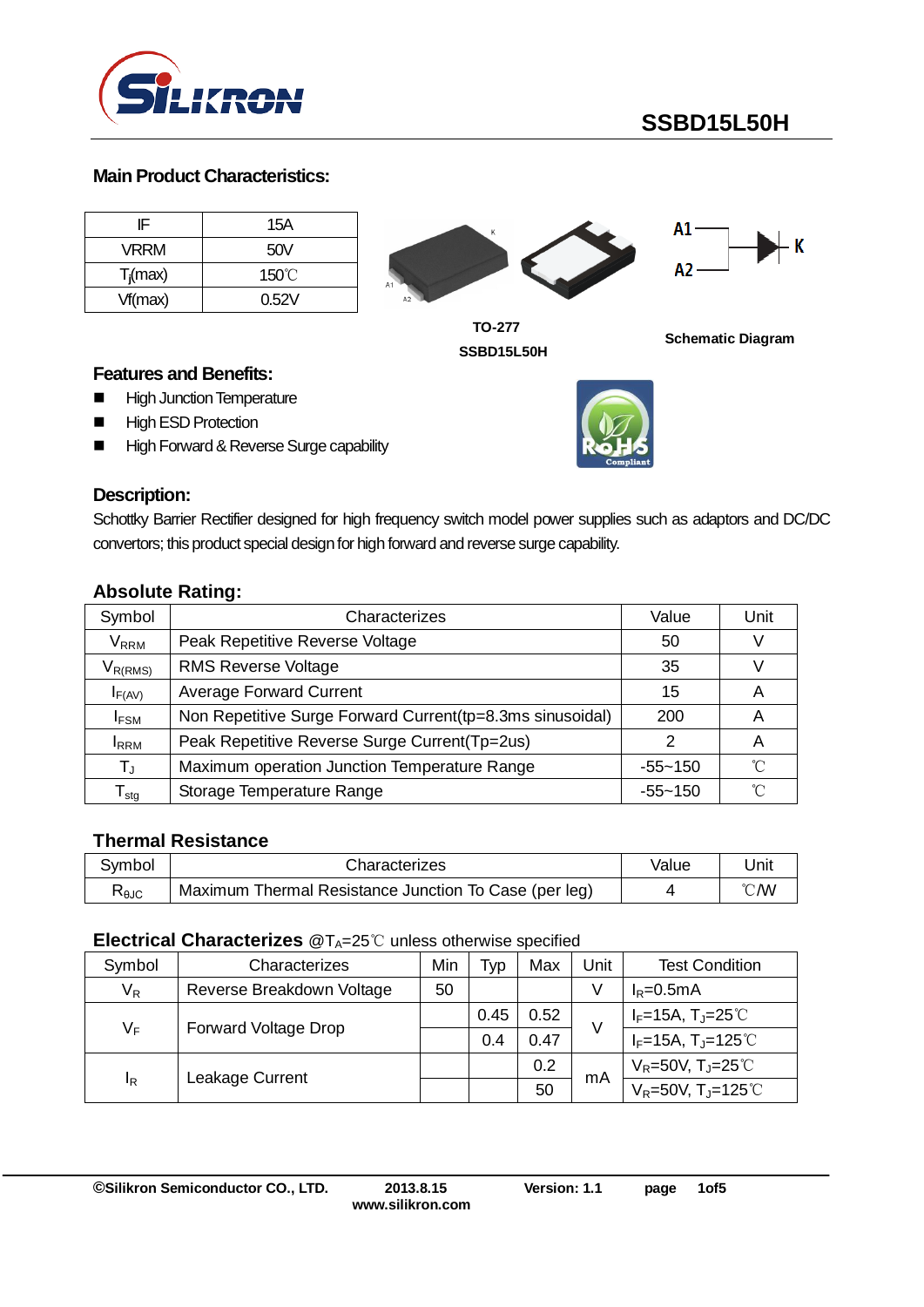

# **SSBD15L50H**

## **I-V Curves:**





**Figure 1**:**Typical Forward Characteristics Figure 2**:**Typical Capacitance Characteristics**



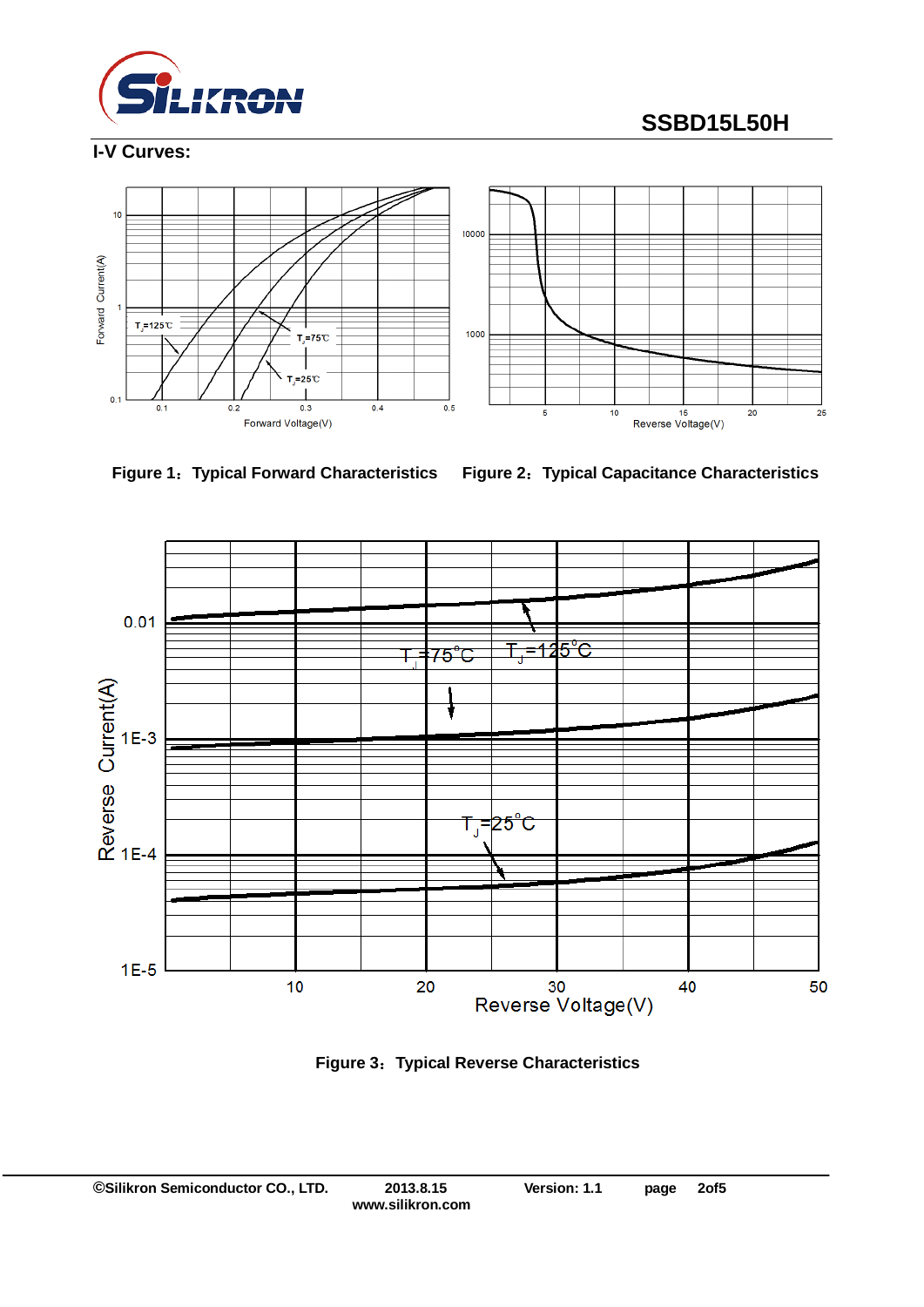

#### **Mechanical Data**:

#### **TO-277 package outline dimension**

Unit(mm):

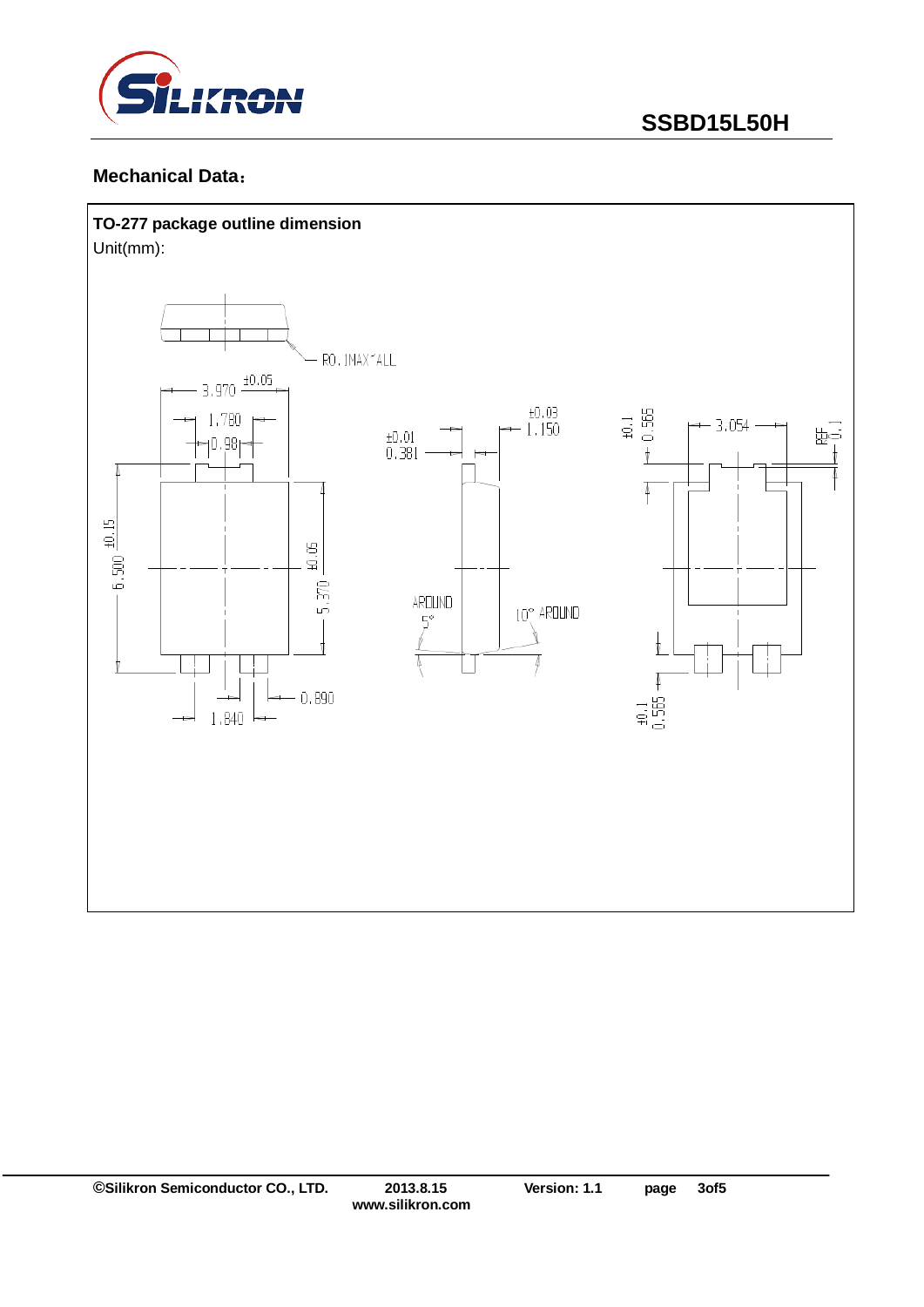

# **Ordering and Marking Information**

# **Device Marking: SSBD15L50H Package (Available) TO-277 Operating Temperature Range C : -55 to 150 ºC**

### **Devices per Unit**

| Package<br><b>Type</b> | Units/<br>Tube | Tubes/<br><b>Inner</b><br><b>Box</b> | Units/Inner<br><b>Box</b> | <b>Inner</b><br><b>Boxes/Carton</b><br><b>Box</b> | Units/<br><b>Carton</b><br><b>Box</b> |
|------------------------|----------------|--------------------------------------|---------------------------|---------------------------------------------------|---------------------------------------|
| <b>TO-277</b>          | 3000           | ◠                                    | 6000                      | 6                                                 | 36000                                 |

# **Reliability Test Program**

| <b>Test Item</b>   | <b>Conditions</b>   | <b>Duration</b> | <b>Sample Size</b>  |
|--------------------|---------------------|-----------------|---------------------|
| High               | Ti=125℃ to 150℃ @   | 168 hours       | 3 lots x 77 devices |
| <b>Temperature</b> | 80% of Max          | 500 hours       |                     |
| <b>Reverse</b>     | <b>VDSS/VCES/VR</b> | 1000 hours      |                     |
| Bias(HTRB)         |                     |                 |                     |